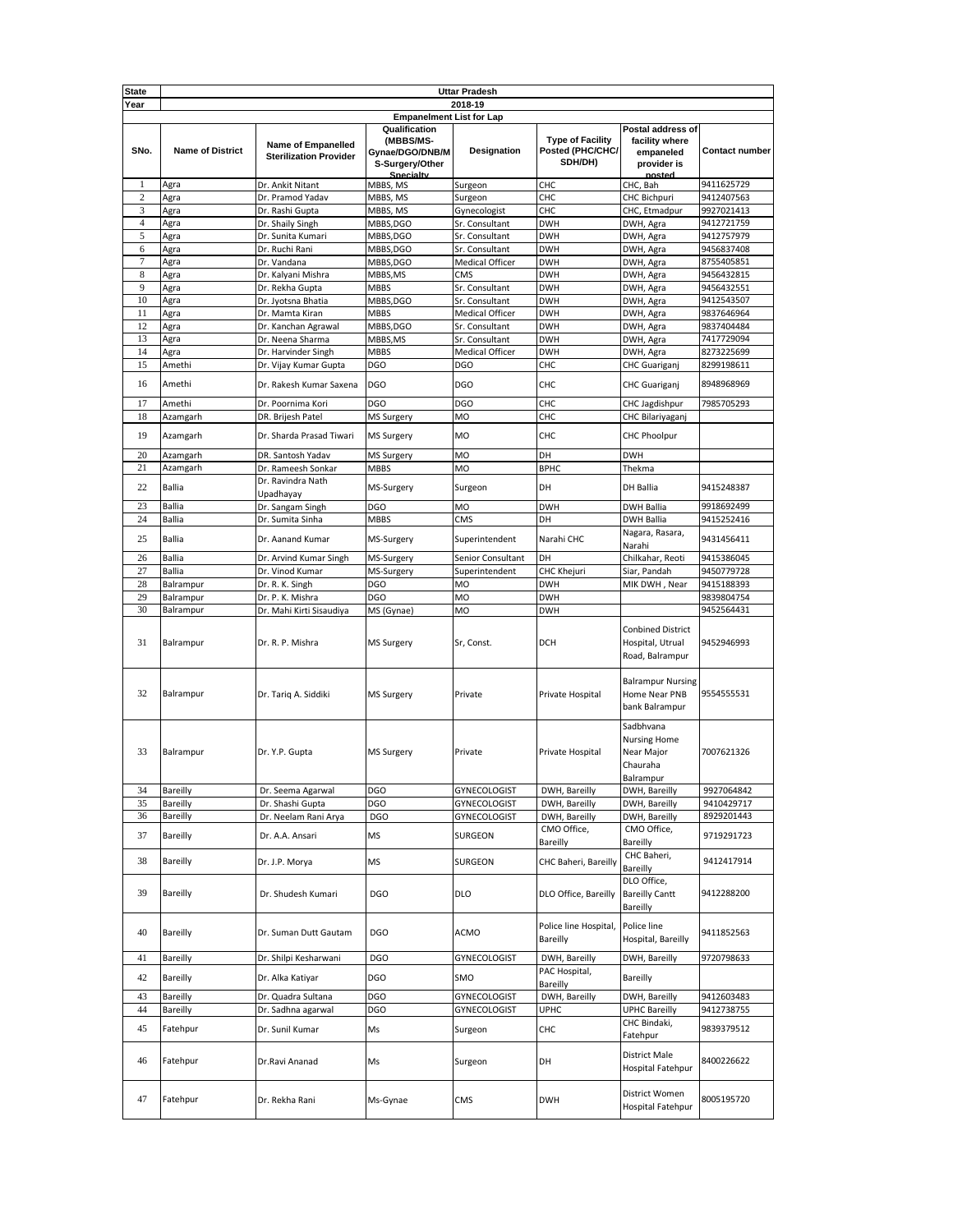| <b>State</b> |                                 |                                                     |                                                                               | <b>Uttar Pradesh</b>       |                                                        |                                                                           |                          |  |  |
|--------------|---------------------------------|-----------------------------------------------------|-------------------------------------------------------------------------------|----------------------------|--------------------------------------------------------|---------------------------------------------------------------------------|--------------------------|--|--|
| Year         | 2018-19                         |                                                     |                                                                               |                            |                                                        |                                                                           |                          |  |  |
|              | <b>Empanelment List for Lap</b> |                                                     |                                                                               |                            |                                                        |                                                                           |                          |  |  |
| SNo.         | <b>Name of District</b>         | Name of Empanelled<br><b>Sterilization Provider</b> | Qualification<br>(MBBS/MS-<br>Gynae/DGO/DNB/M<br>S-Surgery/Other<br>Snecialty | Designation                | <b>Type of Facility</b><br>Posted (PHC/CHC/<br>SDH/DH) | Postal address of<br>facility where<br>empaneled<br>provider is<br>nosted | <b>Contact number</b>    |  |  |
| 48           | Fatehpur                        | Dr. Pushpa Gurnani                                  | Ms-Gynae                                                                      | Gynane                     | <b>DWH</b>                                             | District Women<br>Hospital Fatehpur                                       | 7570096339               |  |  |
| 49           | Fatehpur                        | Dr. M.M Arya                                        | <b>MS</b>                                                                     | Surgeon                    | DH                                                     | District Hospital<br>(Trauma Centre)                                      |                          |  |  |
| 50           | Ghazipur                        | Dr.Vinita Jaiswal                                   | MBBS,DGO                                                                      | Gynecologist               | <b>DWH Ghazipur</b>                                    | <b>DWH Ghazipur</b>                                                       | 9415256068               |  |  |
| 51           | Ghazipur                        | Dr.Tarkeshwar                                       | MBBS,DGO                                                                      | Gynecologist               | <b>DWH Ghazipur</b>                                    | <b>DWH Ghazipur</b>                                                       | 9415255642               |  |  |
| 52           | Ghazipur                        | Dr.Sarjeet Kumar Singh                              | MBBS,DGO                                                                      | Gynecologist               | <b>DWH Ghazipur</b>                                    | <b>DWH Ghazipur</b>                                                       | 9453361800               |  |  |
| 53           | Ghazipur                        | Dr.Chandra Sinha                                    | MBBS,DGO                                                                      | Gynecologist               | CHC<br>Mohammdabad                                     | CHC<br>Mohammdabad                                                        | 9415319265               |  |  |
| 54           | Ghazipur                        | Dr. Vikas yadav                                     | MBBS, MS                                                                      | Surgen                     | CHC Khanpur                                            | CHC Khanpur                                                               | 9415373803               |  |  |
| 55           | Ghaziabad                       | Dr.Reeta Arya                                       | MBBS,DGO                                                                      | <b>Medical Officer</b>     | CHC Loni                                               | CHC Loni                                                                  | 9968194820               |  |  |
| 56           | Ghaziabad                       | Dr. Sushma Bharti                                   | MBBS,DGO                                                                      | Consulatant                | <b>DWH</b>                                             | <b>DWH</b>                                                                | 9013075588               |  |  |
| 57           | Ghaziabad                       | Dr. Kavita Arya                                     | MBBS,DGO                                                                      | Consulatant                | <b>DWH</b>                                             | DWH                                                                       | 9990526211               |  |  |
| 58           | Ghaziabad                       | Dr. Deepa Tyagi                                     | MBBS,MS                                                                       | Consulatant                | <b>DWH</b>                                             | <b>DWH</b>                                                                | 9810636857               |  |  |
| 59<br>60     | Ghaziabad<br>Ghaziabad          | Dr. Sangeeta Goyal                                  | MBBS,DGO                                                                      | Consulatant<br>Consulatant | <b>DWH</b><br><b>DWH</b>                               | <b>DWH</b><br>DWH                                                         | 9412237282<br>9811897564 |  |  |
| 61           | Ghaziabad                       | Dr. Gunmala Jain<br>Dr. Madhu Sharma                | MBBS,DGO<br>MBBS,DGO                                                          | Consulatant                | DCH                                                    | DCH                                                                       |                          |  |  |
| 62           | Ghaziabad                       | Dr. Mala Sharma                                     | MBBS,DGO                                                                      | Consulatant                | <b>DCH</b>                                             | DCH                                                                       | 9811394490               |  |  |
| 63           | Ghaziabad                       | Dr.Saranju Kumar                                    | MBBS,DGO                                                                      | Consulatant                | DCH                                                    | DCH                                                                       | 9868422258               |  |  |
| 64           | Ghaziabad                       | Dr. Praveen Raka                                    | MBBS,DGO                                                                      | Consulatant                | DCH                                                    | DCH                                                                       | 8800353028               |  |  |
| 65           | Ghaziabad                       | Dr. Ritu Katyaal                                    | MBBS,DGO                                                                      | Consulatant                | <b>DWH</b>                                             | DWH                                                                       |                          |  |  |
| 66           | Ghaziabad                       | Dr. Rekha Singh                                     | MBBS,DGO                                                                      | Consulatant                | <b>DWH</b>                                             | <b>DWH</b>                                                                |                          |  |  |
| 67           | Gonda                           | Dr Lalita Kerktta                                   | <b>DGO</b>                                                                    | DGO                        | <b>DWH</b>                                             | DWH Gonda                                                                 | 9515454811               |  |  |
| 68           | Gonda                           | Dr Suvarna Kumar                                    | <b>DGO</b>                                                                    | DGO                        | <b>DWH</b>                                             | <b>DWH Gonda</b>                                                          | 8853149029               |  |  |
| 69           | Gonda                           | Dr Deep Mala                                        | <b>DGO</b>                                                                    | <b>DGO</b>                 | <b>DWH</b>                                             | <b>DWH Gonda</b>                                                          | 9415531424               |  |  |
| 70           | Gorakhpur                       | Dr. Dhananjay Kumar                                 | M.S.                                                                          | Surgeon                    | <b>CHC Pipraiech</b>                                   | <b>CHC Pipraiech</b>                                                      | 9415314596               |  |  |
| 71           | Gorakhpur                       | Dr. Awadhesh                                        | M.S.                                                                          | Surgeon                    | CHC J.Kauriya                                          | CHC J.Kauriya                                                             | 7523047597               |  |  |
| 72           | Gorakhpur                       | Dr. Shivmuniram                                     | <b>DGO</b>                                                                    | Surgeon                    | CHC Bangaon                                            | CHC Bansgaon                                                              | 9415392804               |  |  |
| 73           | Gorakhpur                       | Dr. Rita Gautam                                     | MBBS, DGO                                                                     | Senior Resident            | <b>DWH</b>                                             | <b>DWH Gorakhpur</b>                                                      | 9454642765               |  |  |
| 74           | Gorakhpur                       | Dr. Nina Tripathi                                   | <b>DGO</b>                                                                    | Senior Consultant          | <b>DWH</b>                                             | <b>DWH Gorakhpur</b>                                                      | 9415968678               |  |  |
| 75           | Gorakhpur                       | Dr. Nisha Gupta                                     | <b>DGO</b>                                                                    | Gynaecologist              | <b>DWH</b>                                             | DWH Gorakhpur                                                             | 9455672505               |  |  |
| 76           | Hamirpur                        | Dr. R.K. Katiyar                                    | <b>MBBS</b>                                                                   | Dy. CMO                    | DH                                                     | District police                                                           | 9450070431               |  |  |
| 77           | Hamirpur                        | Dr. M.K. Verma                                      | <b>DGO</b>                                                                    | <b>MO</b>                  | CHC                                                    | <b>CHC Rath</b>                                                           | 9839547375               |  |  |
| 78           | Hapur                           | Dr. Rekha Shrama                                    | <b>DGO</b>                                                                    | ACMO                       | CMO office                                             | CMO office                                                                | 9837078465               |  |  |
| 79           | Hapur                           | Dr. Ravindra Kumar                                  | MS-Surgery                                                                    | <b>MO</b>                  | CHC                                                    | CHC<br>Garhmukteshwar                                                     | 8869827288               |  |  |
| 80           | Hapur                           | Dr. Deepti Malik                                    | <b>DGO</b>                                                                    | LMO                        | снс                                                    | CHC Hapur                                                                 | 9313186001               |  |  |
| 81           | Hapur                           | Dr. Shradha Yadav                                   | MS-Gynae                                                                      | LMO                        | CHC                                                    | CHC Hapur                                                                 | 9868096966               |  |  |
| 82           | Hardoi                          | Dr.Masood Alam                                      | M.S.                                                                          | MO                         | CHC                                                    | Pihani                                                                    | 9935764317               |  |  |
| 83           | Hardoi                          | Dr.Surjeet Singh                                    | M.S.                                                                          | MO                         | DH                                                     | Hardoi                                                                    | 9415541134               |  |  |
| 84           | Hardoi                          | Dr. Ashok Priyadarshi                               | M.S.                                                                          | MO                         | DH                                                     | Hardoi                                                                    | 9450377992               |  |  |
| 85           | Hardoi                          | Dr. Avinash Anand                                   | M.S.                                                                          | MO                         | CHC                                                    | Kachona                                                                   | 9450856341               |  |  |
| 86           | Hardoi                          | Dr. R.V.Singh                                       | M.S.                                                                          | CMS                        | DH/DWH                                                 | Hardoi                                                                    | 8005192783               |  |  |
| 87<br>88     | Jaunpur<br>Jaunpur              | Priyamwada Singh<br>Sacchidanand Upadhyae           | DGO<br>DGO                                                                    | MO<br>MO                   | <b>District Female</b><br>District Hospital            | HTC<br>DH Sahganj                                                         | 9839248250<br>9936706088 |  |  |
| 89           | Jaunpur                         | Vijay pat Dwivedi                                   | MS Surgery                                                                    | Dy. CMO                    | District Hospital                                      | DH                                                                        | 9452073387               |  |  |
| 90           | Jaunpur                         | Ravendre kumar Gupta                                | <b>DGO</b>                                                                    | MO                         | <b>District Female</b>                                 | <b>DWH</b>                                                                | 9919202190               |  |  |
| 91           | Jaunpur                         | Ramesh Chandra Singh                                | <b>DGO</b>                                                                    | MO                         | Hospital<br><b>District Female</b>                     | <b>DWH</b>                                                                | 8400798798               |  |  |
| 92           | Jaunpur                         | Ashok Kumar Baudhist                                | <b>DGO</b>                                                                    | MO                         | Hospital<br><b>District Female</b>                     | <b>DWH</b>                                                                | 9450622626               |  |  |
|              |                                 |                                                     |                                                                               |                            | Hospital                                               |                                                                           |                          |  |  |
| 93           | Jaunpur                         | Neeraj Sinha                                        | <b>MS Surgery</b>                                                             | <b>MO</b>                  | Non FRU CHC                                            | CHC Sathariya                                                             | 9956998979               |  |  |
| 94<br>95     | Jaunpur<br>Jaunpur              | Praveen Kumar<br>Jaya Rai                           | <b>MS Surgery</b><br><b>DGO</b>                                               | MO<br>MO                   | Non FRU CHC<br><b>District Female</b>                  | CHC Dobhi<br><b>DWH</b>                                                   | 9454155577<br>9452949668 |  |  |
| 96           | Jaunpur                         | Yogendre Kumar                                      | DGO                                                                           | MO                         | Hospital<br>FRU CHC                                    | CHC Kerakat                                                               | 9415619207               |  |  |
| 97           | Jaunpur                         | Shravan Kumar yadav                                 | <b>MBBS</b>                                                                   | MOIC                       | Non FRU CHC                                            | CHC Muftiganj                                                             | 9839971409               |  |  |
| 98           | Jaunpur                         | saif Husain                                         | MS Surgery                                                                    | MO                         | <b>District Hospital</b>                               | DH                                                                        | 9984851555               |  |  |
| 99           | Jaunpur                         | Abhishek Rawat                                      | MS Surgery                                                                    | MO                         | FRU CHC                                                | CHC Shahganj                                                              | 9628991177               |  |  |
| 100          | Jaunpur                         | Shilpi Singh                                        | <b>DGO</b>                                                                    | MO                         | <b>District Female</b><br>Hospital                     | <b>DWH</b>                                                                | 8004227863               |  |  |
| 101          | Jaunpur                         | Allaha Prashad                                      | <b>DGO</b>                                                                    | MO                         | FRU CHC                                                | CHC Kerakat                                                               | 9919545463               |  |  |
| 102          | Jhansi                          | Dr Vasudha Agarwal                                  | <b>DGO</b>                                                                    | Sr. Gynac.                 | <b>DWH</b>                                             | <b>DWH</b>                                                                | 9794728566               |  |  |
|              |                                 |                                                     |                                                                               |                            |                                                        |                                                                           |                          |  |  |
| 103          | Jhansi                          | Dr. Shaili Sahu                                     | <b>DGO</b>                                                                    |                            | <b>DWH</b>                                             | <b>DWH</b>                                                                | 9450075293               |  |  |
| 104          | Kannauj                         | Dr. Y.K.Gupta                                       | MS-Surgery                                                                    | Surgeon                    | DH                                                     | <b>Combined District</b><br>Hospital, Kannauj                             | 9336112849               |  |  |
| 105          | Kanpur Dehat                    | Dr Sandesh katyar                                   | <b>MS</b>                                                                     | MO                         | APHC                                                   | APHC Aunha                                                                | 9559777888               |  |  |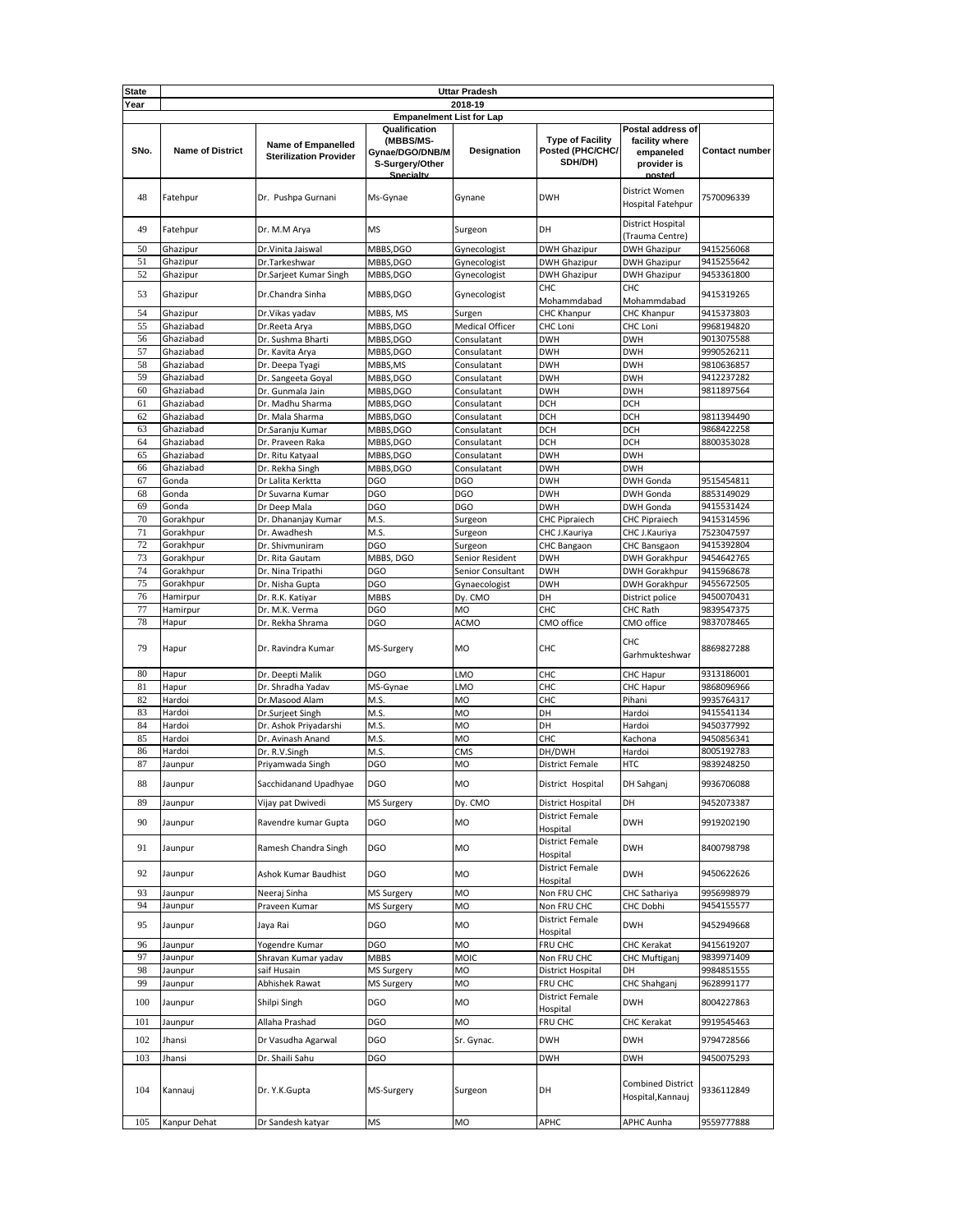| State      |                         |                                                            |                                                                               | <b>Uttar Pradesh</b> |                                                        |                                                                 |                          |  |  |
|------------|-------------------------|------------------------------------------------------------|-------------------------------------------------------------------------------|----------------------|--------------------------------------------------------|-----------------------------------------------------------------|--------------------------|--|--|
| Year       | 2018-19                 |                                                            |                                                                               |                      |                                                        |                                                                 |                          |  |  |
|            |                         |                                                            | <b>Empanelment List for Lap</b>                                               |                      |                                                        |                                                                 |                          |  |  |
| SNo.       | <b>Name of District</b> | <b>Name of Empanelled</b><br><b>Sterilization Provider</b> | Qualification<br>(MBBS/MS-<br>Gynae/DGO/DNB/M<br>S-Surgery/Other<br>Snecialty | Designation          | <b>Type of Facility</b><br>Posted (PHC/CHC/<br>SDH/DH) | Postal address of<br>facility where<br>empaneled<br>provider is | <b>Contact number</b>    |  |  |
| 106        | Kaushambi               | Dr.Saurabh Singh                                           | <b>MS Surgery</b>                                                             | Surgeon              | DH                                                     | DCH Kaushambi                                                   | 9598533333               |  |  |
| 107        | Kaushambi               | Dr.Dharmraj Singh                                          | <b>MS Surgery</b>                                                             | Surgeon              | DH                                                     | DCH Kaushambi                                                   | 8400424225               |  |  |
| 108        | Kaushambi               | Dr. Akhilesh Kumar Singh                                   | MS-Gyne                                                                       | Gynecologist         | DH                                                     | DCH Kaushambi                                                   | 9336322221               |  |  |
| 109        | Kushinagar              | Dr. Ausaf Ahmed Khan                                       | M.S                                                                           | <b>ACMO</b>          | HQ                                                     |                                                                 | 9431218603               |  |  |
| 110        | Lalitpur                | Dr.D.K.Raj                                                 | <b>MS</b>                                                                     | General Surgen       | CMS DH                                                 | <b>CMS MALE</b><br><b>HOSPITAL</b>                              | 9415586740               |  |  |
| 111        | Lucknow                 | Dr. Neera Jain                                             | <b>MBBS</b>                                                                   | Superintendent in    | VAB Female                                             | <b>VAB Female</b>                                               | 9415018045               |  |  |
| 112        | Lucknow                 | Dr. Madhu Nigam                                            | MBBS,DGO                                                                      | Senior Consultant    | VAB Female<br>Hospital                                 | VAB Female<br>Hospital                                          | 9838683686               |  |  |
| 113        | Lucknow                 | Dr. Saulat Rizvi                                           | MBBS,DGO                                                                      | <b>O&amp;G</b>       | <b>VAB Female</b><br>Hospital                          | VAB Female<br>Hospital                                          | 8177005627               |  |  |
| 114        | Lucknow                 | Dr. Lilly Singh                                            | MBBS,DGO                                                                      | 0&G                  | <b>VAB Female</b><br>Hospital                          | VAB Female<br>Hospital                                          | 9415148147               |  |  |
| 115        | Lucknow                 | Dr. Aruna Singh                                            | MBBS,DGO                                                                      | <b>O&amp;G</b>       | VAB Female<br>Hospital                                 | <b>VAB Female</b><br>Hospital                                   | 9839802383               |  |  |
| 116        | Lucknow                 | Dr. Anchal Gupta                                           | MBBS,DGO                                                                      | <b>O&amp;G</b>       | VAB Female<br>Hospital                                 | VAB Female<br>Hospital                                          | 9532540708               |  |  |
| 117        | Lucknow                 | Dr. Sharda Choudhry                                        | MBBS,DGO                                                                      | 0&G                  | <b>VAB Female</b><br>Hospital                          | VAB Female<br>Hospital                                          | 8177005606               |  |  |
| 118        | Lucknow                 | Dr. Chitra Sonkar                                          | MBBS,DGO                                                                      | <b>O&amp;G</b>       | VAB Female<br>Hospital                                 | VAB Female<br>Hospital                                          | 8177005608               |  |  |
| 119        | Lucknow                 | Dr. Deepika Seth                                           | MBBS,DGO                                                                      | <b>O&amp;G</b>       | <b>VAB Female</b><br>Hospital                          | <b>VAB Female</b><br>Hospital                                   | 8177005609               |  |  |
| 120        | Lucknow                 | Dr. Renuka Kashyap                                         | MBBS,DGO                                                                      | <b>O&amp;G</b>       | VAB Female<br>Hospital                                 | VAB Female<br>Hospital                                          | 8177005628               |  |  |
| 121        | Lucknow                 | Dr. Savita Bhatt                                           | MBBS,DGO                                                                      | <b>O&amp;G</b>       | <b>VAB Female</b><br>Hospital                          | VAB Female<br>Hospital                                          | 9415521221               |  |  |
| 122        | Lucknow                 | Dr. Sangeeta Shrivasta                                     | MBBS,DGO                                                                      | <b>O&amp;G</b>       | <b>VAB Female</b><br>Hospital                          | VAB Female<br>Hospital                                          | 9415022937               |  |  |
| 123        | Lucknow                 | Dr. Seema Srivastava                                       | MBBS,DGO                                                                      | <b>O&amp;G</b>       | <b>VAB Female</b><br>Hospital                          | VAB Female<br>Hospital                                          | 8177005616               |  |  |
| 124        | Lucknow                 | Dr. Ranjana Prasad                                         | MBBS,DGO                                                                      | <b>O&amp;G</b>       | <b>VAB Female</b><br>Hospital                          | VAB Female<br>Hospital                                          | 8177005605               |  |  |
| 125        | Lucknow                 | Dr. Nutan Sonkar                                           | MBBS,DGO                                                                      | <b>O&amp;G</b>       | <b>VAB Female</b><br>Hospital                          | VAB Female<br>Hospital                                          | 8177005604               |  |  |
| 126        | Lucknow                 | Dr. Rashmi Mishra                                          | MBBS,DGO                                                                      | <b>O&amp;G</b>       | <b>VAB Female</b><br>Hospital                          | VAB Female<br>Hospital                                          | 8177005607               |  |  |
| 127        | Lucknow                 | Dr. Divya Singh                                            | <b>MBBS</b>                                                                   | LMO                  | VJB Female Hospital                                    | VJB Female<br>Hospital                                          |                          |  |  |
| 128        | Lucknow                 | Dr. Shubha Dwivedi                                         | <b>MBBS</b>                                                                   | LMO                  | VJB Female Hospital                                    | VJB Female<br>Hospital                                          | 9793064431               |  |  |
| 129        | Lucknow                 | Dr. Anjali Pant                                            | MBBS,DGO                                                                      | LMO                  | VJB Female Hospital                                    | VJB Female<br>Hospital                                          | 9450645206               |  |  |
| 130        | Lucknow                 | Dr. Rekha Choudhry                                         | MBBS, DGO                                                                     | LMO                  | VJB Female Hospital                                    | VJB Female<br>Hospital                                          | 9838962892               |  |  |
| 131        | Lucknow                 | Dr. Madhur Sinha                                           | MS, Gyna                                                                      | LMO                  | VJB Female Hospital                                    | VJB Female<br>Hospital                                          | 9415762286               |  |  |
| 132        | Lucknow                 | Dr. Shashi Kumari                                          | MBBS,DGO                                                                      | 0&G                  | VJB Female Hospital                                    | VJB Female<br>Hospital                                          | 9839054728               |  |  |
| 133        | Lucknow                 | Dr. Archana Jain                                           | MBBS,DGO                                                                      | LMO                  | VJB Female Hospital                                    | VJB Female<br>Hospital                                          | 8000549222               |  |  |
| 134        | Lucknow                 | Dr. Urmila Kumari Arya                                     | MBBS, DGO                                                                     | LMO                  | VJB Female Hospital                                    | VJB Female<br>Hospital                                          | 7753811012               |  |  |
| 135        | Lucknow                 | Dr. Sandhya Gupta                                          | MS, Gyna                                                                      | <b>O&amp;G</b>       | <b>VJB Female Hospital</b>                             | VJB Female<br>Hospital                                          | 7753811016               |  |  |
| 136        | Lucknow                 | Dr. Deepa Sharma                                           | MD, Gyna                                                                      | <b>O&amp;G</b>       | VJB Female Hospital                                    | VJB Female<br>Hospital                                          | 7753811017               |  |  |
| 137        | Lucknow                 | Dr. Rita Verma                                             | MBBS,DGO                                                                      | <b>O&amp;G</b>       | VJB Female Hospital                                    | VJB Female<br>Hospital                                          | 9450906315               |  |  |
| 138        | Lucknow                 | Dr. Usha Yadav                                             | MS, Gyna                                                                      | <b>O&amp;G</b>       | VJB Female Hospital                                    | VJB Female<br>Hospital                                          | 9415344492               |  |  |
| 139        | Lucknow                 | Dr. Pratibha Singh                                         | MD, Gyn                                                                       | <b>O&amp;G</b>       | VJB Female Hospital                                    | VJB Female<br>Hospital                                          | 8874260674               |  |  |
| 140        | Lucknow                 | Dr. Nirupama Singh                                         | MS,Gyna                                                                       | O&G                  | RML Hospital                                           | RML Hospital                                                    | 8765676972               |  |  |
| 141        | Lucknow                 | Dr. Sarla Chaudhri                                         | MBBS,DGO                                                                      | 0&G                  | RML Hospital                                           | RML Hospital                                                    | 8765676909               |  |  |
| 142        | Lucknow                 | Dr. Tarannum Raja                                          | MBBS,DGO                                                                      | 0&G                  | RML Hospital                                           | RML Hospital                                                    | 8765676910               |  |  |
| 143<br>144 | Lucknow<br>Lucknow      | Dr. Sandeepa Srivastav                                     | MS,Gyna                                                                       | 0&G                  | <b>RML Hospital</b>                                    | <b>RML Hospital</b>                                             | 8765676916<br>8765676915 |  |  |
| 145        | Lucknow                 | Dr. Shalu Mahesh                                           | MBBS,DGO                                                                      | O&G                  | RML Hospital                                           | <b>RML Hospital</b>                                             | 8765676918               |  |  |
| 146        |                         | Dr. Smita Rai                                              | MBBS,DGO                                                                      | O&G                  | RML Hospital                                           | RML Hospital                                                    |                          |  |  |
|            | Lucknow                 | Dr. Anita Negi                                             | MBBS,DGO                                                                      | O&G                  | <b>RML Hospital</b>                                    | <b>RML Hospital</b>                                             | 8765676898               |  |  |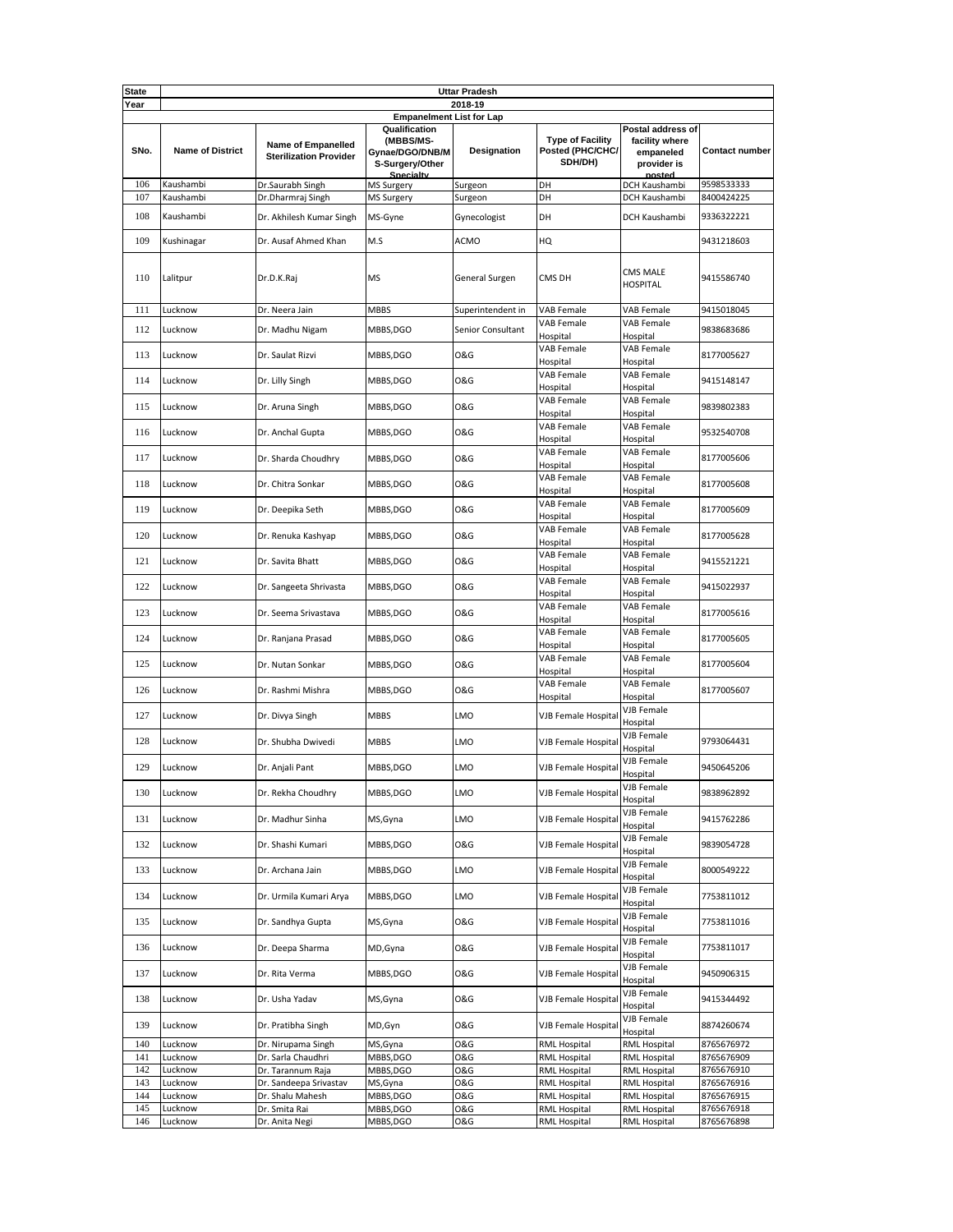| <b>State</b> |                                 |                                                            |                                                                               | <b>Uttar Pradesh</b>  |                                                        |                                                                           |                          |  |  |
|--------------|---------------------------------|------------------------------------------------------------|-------------------------------------------------------------------------------|-----------------------|--------------------------------------------------------|---------------------------------------------------------------------------|--------------------------|--|--|
| Year         | 2018-19                         |                                                            |                                                                               |                       |                                                        |                                                                           |                          |  |  |
|              | <b>Empanelment List for Lap</b> |                                                            |                                                                               |                       |                                                        |                                                                           |                          |  |  |
| SNo.         | <b>Name of District</b>         | <b>Name of Empanelled</b><br><b>Sterilization Provider</b> | Qualification<br>(MBBS/MS-<br>Gynae/DGO/DNB/M<br>S-Surgery/Other<br>Specialty | Designation           | <b>Type of Facility</b><br>Posted (PHC/CHC/<br>SDH/DH) | Postal address of<br>facility where<br>empaneled<br>provider is<br>nostad | <b>Contact number</b>    |  |  |
| 147          | Lucknow                         | Dr. Alka Gupta                                             | MBBS,DGO                                                                      | 0&G                   | RML Hospital                                           | RML Hospital                                                              | 8765676892               |  |  |
| 148          | Lucknow                         | Dr. Ina Gupta                                              | MBBS,DGO                                                                      | <b>O&amp;G</b>        | <b>RML Hospital</b>                                    | <b>RML Hospital</b>                                                       | 8765676899               |  |  |
| 149          | Lucknow                         | Dr. Sushmita Verma                                         | MS, Gyna                                                                      | <b>O&amp;G</b>        | <b>RML Hospital</b>                                    | <b>RML Hospital</b>                                                       | 8765676897               |  |  |
| 150          | Lucknow                         | Dr. Neelam Soni                                            | MBBS,DGO                                                                      | <b>O&amp;G</b>        | <b>RML Hospital</b>                                    | <b>RML Hospital</b>                                                       | 8765676906               |  |  |
| 151          | Lucknow                         | Dr. Shubhra Singh                                          | MBBS,DGO                                                                      | <b>O&amp;G</b>        | RML Hospital                                           | <b>RML Hospital</b>                                                       | 8765676879               |  |  |
| 152          | Lucknow                         | Dr. Pooja Soni                                             | MBBS,DGO                                                                      | <b>O&amp;G</b>        | <b>RML Hospital</b>                                    | <b>RML Hospital</b>                                                       | 8765244252               |  |  |
| 153          | Lucknow                         | Dr. Sudha Verma                                            | MBBS,DGO                                                                      | <b>O&amp;G</b>        | RML Hospital                                           | <b>RML Hospital</b>                                                       | 8765677072               |  |  |
| 154          | Lucknow                         | Dr. Saroj Kumari                                           | MBBS, DGO                                                                     | <b>O&amp;G</b>        | <b>RML Hospital</b>                                    | <b>RML Hospital</b>                                                       | 8765676908               |  |  |
| 155          | Lucknow                         | Dr. Sunita Singh                                           | MS, Gyna                                                                      | <b>O&amp;G</b>        | <b>RML Hospital</b>                                    | RML Hospital                                                              | 8765676914               |  |  |
| 156          | Lucknow                         | Dr. Sushma Singh                                           | MS, Gyna                                                                      | <b>O&amp;G</b>        | <b>RML Hospital</b>                                    | <b>RML Hospital</b>                                                       | 8765676911               |  |  |
| 157          | Lucknow                         | Dr. Sarita Saxena                                          | <b>MBBS, DGO</b>                                                              | <b>O&amp;G</b>        | RML Hospital                                           | <b>RML Hospital</b>                                                       | 9415138574               |  |  |
| 158          | Lucknow                         | Dr. Kalpana chauhan                                        | MBBS, DGO                                                                     | <b>O&amp;G</b>        | RML Hospital                                           | <b>RML Hospital</b>                                                       | 8765676912               |  |  |
|              |                                 | Chandel                                                    |                                                                               |                       |                                                        |                                                                           |                          |  |  |
| 159          | Lucknow                         | Dr. Neelam Ahirwar                                         | MS,Gyna                                                                       | 0&G                   | RML Hospital                                           | RML Hospital                                                              | 8601706806               |  |  |
| 160          | Lucknow                         | Dr. Puspalata Kanoujiya                                    | MBBS, DGO                                                                     | <b>O&amp;G</b>        | <b>RLB Combined</b><br>Hospital                        | <b>RLB Combined</b><br>Hospital                                           | 9450722020               |  |  |
| 161          | Lucknow                         | Dr. Alpana Sharma                                          | MBBS, DGO                                                                     | <b>O&amp;G</b>        | <b>RLB Combined</b><br>Hospital                        | <b>RLB Combined</b><br>Hospital                                           | 9415462495               |  |  |
| 162          | Lucknow                         |                                                            |                                                                               | <b>O&amp;G</b>        | <b>RLB Combined</b>                                    | <b>RLB Combined</b>                                                       |                          |  |  |
|              |                                 | Dr. Anjana Sahu                                            | MBBS, DGO                                                                     |                       | Hospital                                               | Hospital                                                                  |                          |  |  |
| 163          | Lucknow                         | Dr. Sada Nanda                                             | MS, General Surgery O&G                                                       |                       | SPM Civil Hospital                                     | SPM Civil Hospital                                                        | 9415026358               |  |  |
| 164          | Lucknow                         | Dr. Rupam Saroj                                            | MBBS, MBBS                                                                    | <b>O&amp;G</b>        | SPM Civil Hospital                                     | SPM Civil Hospital                                                        |                          |  |  |
| 165          | Lucknow                         | Dr. Amita Yadav                                            | MBBS, DGO                                                                     | <b>O&amp;G</b>        | <b>LBRN Combined</b><br>Hospital                       | <b>LBRN Combined</b><br>Hospital                                          | 9936352639               |  |  |
| 166          | Lucknow                         | Dr. Sandhya Singh                                          | MBBS, DGO                                                                     | <b>O&amp;G</b>        | <b>LBRN Combined</b><br>Hospital                       | <b>LBRN Combined</b><br>Hospital                                          | 9935004797               |  |  |
| 167          | Lucknow                         | Dr. Poonam Gupta                                           | MBBS, DGO                                                                     | <b>O&amp;G</b>        | <b>LBRN Combined</b><br>Hospital                       | <b>LBRN Combined</b><br>Hospital                                          | 9044910548               |  |  |
| 168          | Lucknow                         | Dr. Kanchan Mishra                                         | <b>MBBS, DGO</b>                                                              | <b>O&amp;G</b>        | <b>LBRN Combined</b><br>Hospital                       | <b>LBRN Combined</b><br>Hospital                                          |                          |  |  |
| 169          | Lucknow                         | Dr. Ajay Kumar Agarwal                                     | MS, General Surgery                                                           | <b>O&amp;G</b>        | RSM Combined<br>Hospital                               | RSM Combined<br>Hospital                                                  | 9415046210               |  |  |
| 170          | Lucknow                         | Dr. Prema Yadav                                            | MBBS, MBBS                                                                    | <b>O&amp;G</b>        | RSM Combined<br>Hospital                               | RSM Combined<br>Hospital                                                  | 8400178360               |  |  |
| 171          | Lucknow                         | Dr. Anamika Gupta                                          | MS, Gyna                                                                      | <b>O&amp;G</b>        | <b>BMC Aliganj</b>                                     | <b>BMC Aliganj</b>                                                        | 8400000961               |  |  |
| 172          | Lucknow                         | Dr. Mokkarram Jah                                          | MS, General Surgery LMO                                                       |                       | CHC BKT                                                | CHC BKT                                                                   | 8090858094               |  |  |
| 173          | Lucknow                         | Dr. Arpita Srivastav                                       | Ms, Gyna                                                                      | <b>O&amp;G</b>        | <b>CHC Chinhat</b>                                     | CHC Chinhat                                                               | 9236431772               |  |  |
| 174          | Lucknow                         | Dr. Chanreswar Maurya                                      | MS, General Surgery O&G                                                       |                       | CHC Mohanlal Ganj                                      | CHC Mohanlal<br>Ganj                                                      |                          |  |  |
| 175          | Lucknow                         | Dr. Sangeeta Chauhan                                       | MS, General Surgery O&G                                                       |                       | CHC Mohanlal Ganj                                      | CHC Mohanlal<br>Ganj                                                      | 9044550009               |  |  |
| 176          | Lucknow                         | Dr. Rajesh Kumar Srivastav MS, General Surgery O&G         |                                                                               |                       | T B Hospital<br>Thakurganj                             | T B Hospital<br>Thakurganj                                                | 9839111682               |  |  |
| 177          | Lucknow                         | Dr. Anupam Katiyar                                         | MBBS,DGO                                                                      | O&G                   | <b>BMC Silver Jublee</b>                               | <b>BMC Silver Jublee</b>                                                  | 9450795187               |  |  |
| 178          | Lucknow                         | Dr. Rashmi Gupta                                           | MBBS,DGO                                                                      | O&G                   | <b>BMC FB Road</b>                                     | <b>BMC FB Road</b>                                                        | 9451408066               |  |  |
| 179          | Lucknow                         | Dr. Maulshri Mehta                                         | Ms, Gyna                                                                      | <b>O&amp;G</b>        | <b>BMC Aliganj</b>                                     | <b>BMC Aliganj</b>                                                        | 9839035015               |  |  |
| 180          | Lucknow                         | Dr. Kanchan Gupta                                          | MBBS                                                                          | <b>O&amp;G</b>        | <b>BMC Aliganj</b>                                     | <b>BMC Aliganj</b>                                                        | 8415106186               |  |  |
| 181          | Lucknow                         | Dr. Manju Chaurasia                                        | Ms, Gyna                                                                      | <b>O&amp;G</b>        | <b>BMC Aishbagh</b>                                    | <b>BMC Aishbagh</b>                                                       | 9670909326               |  |  |
| 182          | Lucknow                         | Dr. Tabassum Khan                                          | <b>MBBSDGO</b>                                                                | LMO                   | <b>BMC Aishbagh</b>                                    | <b>BMC Aishbagh</b>                                                       | 9450363418               |  |  |
| 183          | Lucknow                         | Dr. Ranjana Rani                                           | Ms, Gyna                                                                      | 0&G                   | <b>BMC Aishbagh</b>                                    | <b>BMC Aishbagh</b>                                                       | 9532969272               |  |  |
| 184          | Lucknow                         | Dr. Priti Srivastav                                        | Ms, Gyna                                                                      | <b>O&amp;G</b>        | <b>BMC Turiyaganj</b>                                  | <b>BMC Turiyaganj</b>                                                     | 9450097172               |  |  |
| 185          | Lucknow                         | Dr. Noopur Bajpai                                          | Ms, Gyna                                                                      | <b>O&amp;G</b>        | <b>BMC Turiyaganj</b>                                  | <b>BMC Turiyaganj</b>                                                     | 7081720603               |  |  |
| 186          | Lucknow                         | Dr. Abhilasha Mishra                                       | MBBS,DGO                                                                      | 0&G                   | <b>BMC N.K.ROAD</b><br>VAB Female                      | <b>BMC N.K.ROAD</b><br>VAB Female                                         | 9415046470               |  |  |
| 187          | Lucknow                         | Dr. Sanghmitra                                             | MBBS,DGO                                                                      | 0&G                   | Hospital                                               | Hospital                                                                  | 9450301406               |  |  |
| 188          | Lucknow                         | Dr. Renu Sanyal                                            | MS, General Surgery                                                           | <b>O&amp;G</b>        | <b>BMC Chandar Nagar</b>                               | <b>BMC Chandar</b><br>Nagar                                               | 9415561073               |  |  |
| 189          | Lucknow                         | Dr. Malti Chaudhary                                        | MBBS,DGO                                                                      | 0&G                   | <b>BMC Red Cross</b>                                   | <b>BMC Red Cross</b>                                                      | 9452296799               |  |  |
| 190<br>191   | Lucknow<br>Lucknow              | Dr.Rashmi Verma<br>Dr. Vinita                              | Ms, Gyna<br>MS, General Surgery                                               | 0&G<br><b>O&amp;G</b> | <b>BMC Aliganj</b><br><b>BMC Red Cross</b>             | <b>BMC Aliganj</b><br><b>BMC Red Cross</b>                                | 9235888638<br>9336530924 |  |  |
| 192          | Lucknow                         | Dr. Shikha Rawat                                           | MBBS,DGO                                                                      | 0&G                   | <b>BMC Silver Jublee</b>                               | <b>BMC Silver Jublee</b>                                                  | 9936062304               |  |  |
| 193          | Lucknow                         | Dr. Radhika Gupta                                          | Ms, Gyna                                                                      | <b>O&amp;G</b>        | <b>BMC Silver Jublee</b>                               | <b>BMC Silver Jublee</b>                                                  | 9415460288               |  |  |
| 194          | Mahoba                          | ΝA                                                         |                                                                               |                       |                                                        |                                                                           |                          |  |  |
| 195          | Meerut                          | Dr.Manisha Verma                                           | MBBS,DGO                                                                      | Gynecologist          | <b>DWH</b>                                             | <b>DWH Meerut</b>                                                         | 9358438567               |  |  |
| 196          | Meerut                          | Dr.Savita Vashisth                                         | MBBS,DGO                                                                      | Gynecologist          | <b>DWH</b>                                             | <b>DWH Meerut</b>                                                         | 9412202788               |  |  |
| 197          | Meerut                          | Dr.Manisha Agrawal                                         | MBBS,DGO                                                                      | Gynecologist          | <b>DWH</b>                                             | <b>DWH Meerut</b>                                                         | 9410228704               |  |  |
| 198          | Meerut                          | Dr.Ishwari Devi Batra                                      | MBBS,DGO                                                                      | Gynecologist          | <b>DWH</b>                                             | <b>DWH Meerut</b>                                                         | 9997272454               |  |  |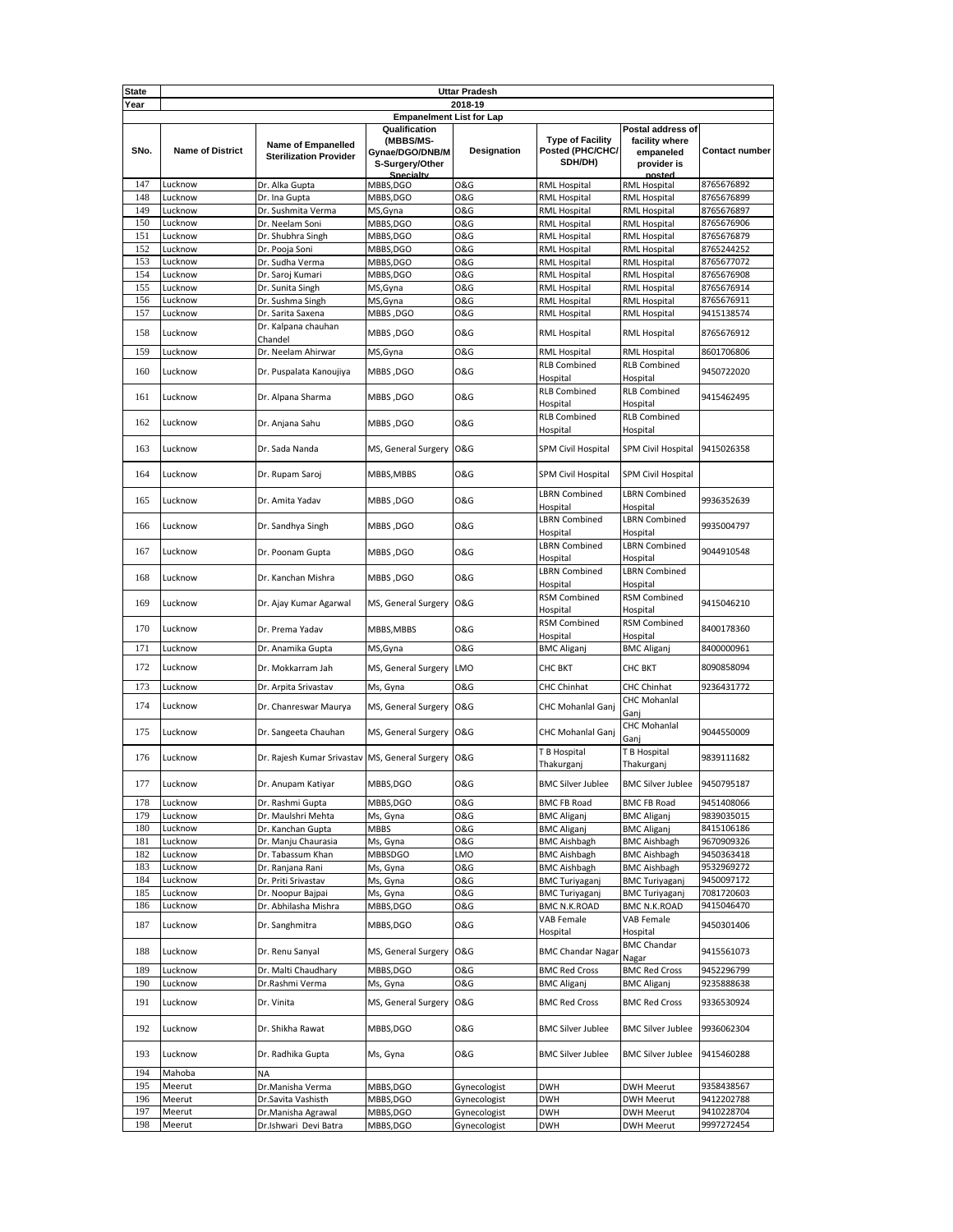| <b>State</b> |                         |                                                            |                                                                               | <b>Uttar Pradesh</b>            |                                                        |                                                                           |                       |  |  |
|--------------|-------------------------|------------------------------------------------------------|-------------------------------------------------------------------------------|---------------------------------|--------------------------------------------------------|---------------------------------------------------------------------------|-----------------------|--|--|
| Year         | 2018-19                 |                                                            |                                                                               |                                 |                                                        |                                                                           |                       |  |  |
|              |                         |                                                            | <b>Empanelment List for Lap</b>                                               |                                 |                                                        |                                                                           |                       |  |  |
| SNo.         | <b>Name of District</b> | <b>Name of Empanelled</b><br><b>Sterilization Provider</b> | Qualification<br>(MBBS/MS-<br>Gynae/DGO/DNB/M<br>S-Surgery/Other<br>Snecialty | Designation                     | <b>Type of Facility</b><br>Posted (PHC/CHC/<br>SDH/DH) | Postal address of<br>facility where<br>empaneled<br>provider is<br>nosted | <b>Contact number</b> |  |  |
| 199          | Meerut                  | Dr.Shashi Bala Verma                                       | MBBS,DGO                                                                      | Gynecologist                    | CHC                                                    | FRU CHC Daurala                                                           | 9411434997            |  |  |
| 200          | Meerut                  | Dr.Kiran Singh                                             | MBBS,DGO                                                                      | Gynecologist                    | PHC                                                    | <b>UPHC</b><br>Bramhapuri, Meer<br>ut                                     | 9412781002            |  |  |
| 201          | Mirzapur                | Dr. Sanjay Panday                                          | MS-Surgery                                                                    | Surgen                          | DH-F                                                   | DWH-MZP                                                                   | 9451623007            |  |  |
| 202          | Mirzapur                | Dr. Rakesh Bahaudar                                        | DGO                                                                           | MO                              | DH-F                                                   | DWH-MZP                                                                   | 9918220077            |  |  |
| 203          | Mirzapur                | Dr. Smriti jaiswal                                         | <b>DGO</b>                                                                    | MO                              | DH-F                                                   | DWH-MZP                                                                   | 8400231139            |  |  |
| 204          | Mirzapur                | Dr. Baij Nath                                              | MS-Surgery                                                                    | <b>MO</b>                       | FRU CHC                                                | FRU-CHC-<br>Narayanpur                                                    | 9415315171            |  |  |
| 205          | Mirzapur                | Dr. Manju Lata                                             | <b>MBBS</b>                                                                   | MO                              | DH-F                                                   | DWH-MZP                                                                   | 9792202586            |  |  |
| 206          | Mirzapur                | Dr. Nirankar Nath Gupta                                    | <b>DGO</b>                                                                    | <b>MO</b>                       | DH-F                                                   | FRU-CHC-<br>Narayanpur                                                    | 9415819298            |  |  |
| 207          | Mirzapur                | Dr. Kiran Kala                                             | <b>DGO</b>                                                                    | <b>MO</b>                       | DH-F                                                   | DWH-MZP                                                                   | 9415637795            |  |  |
| 208          | Moradabad               | DR. NIRMALA PATHAK                                         | <b>GYNE</b>                                                                   | <b>MO</b>                       | <b>DWH</b>                                             | DWH, MBD                                                                  | 9412664061            |  |  |
| 209          | Moradabad               | DR. SUNITA PANDEY                                          | <b>GYNE</b>                                                                   | MO                              | <b>DWH</b>                                             | DWH, MBD                                                                  |                       |  |  |
| 210          | Moradabad               | DR. SHOBHA SHARMA                                          | <b>GYNE</b>                                                                   | MO                              | Thakurdwara                                            | MDA COLOONY                                                               | 9456454256            |  |  |
| 211          | Moradabad               | DR.SONAM RASTOGI                                           | <b>GYNE</b>                                                                   | <b>MO</b>                       | R.F.P.T.C                                              | <b>BUDHIVIHAR</b>                                                         | n                     |  |  |
| 212          | Moradabad               | DR.MADHU RAJ                                               | <b>GYNE</b>                                                                   | MO                              | D.W.H                                                  | <b>COURT ROAD</b>                                                         | 0                     |  |  |
| 213          | Muzaffarnagar           | Dr. Amita Garg                                             | <b>DGO</b>                                                                    | <b>CMS</b>                      | District Women                                         | Roorkee Road,                                                             | 9634092040            |  |  |
|              |                         |                                                            |                                                                               |                                 | Hospital Mzn                                           | Muzaffarnagar                                                             |                       |  |  |
| 214          | Muzaffarnagar           | Dr. Nishi Singh                                            | <b>DGO</b>                                                                    | Sr. Cons.                       | District Women                                         | Roorkee Road,                                                             | 9690807620            |  |  |
|              |                         |                                                            |                                                                               |                                 | Hospital Mzn                                           | Muzaffarnagar                                                             |                       |  |  |
| 215          | Muzaffarnagar           | Dr. Anita Singh                                            | <b>DGO</b>                                                                    | Sr. Cons.                       | District Women<br>Hospital Mzn                         | Roorkee Road,<br>Muzaffarnagar                                            | 9456888299            |  |  |
| 216          | Muzaffarnagar           | Dr. Abha Atre                                              | <b>MBBS</b>                                                                   | <b>MO</b>                       | District Women                                         | Roorkee Road,                                                             | 9719366414            |  |  |
| 217          | Muzaffarnagar           | Dr. Murli Bhaskar                                          | <b>MBBS</b>                                                                   | <b>MO</b>                       | Hospital Mzn<br>District Women                         | Muzaffarnagar<br>Roorkee Road,                                            | 8191359099            |  |  |
|              |                         |                                                            |                                                                               |                                 | Hospital Mzn<br>CHC Jansath, MZN                       | Muzaffarnagar<br>CHC Jansath,                                             |                       |  |  |
| 218          | Muzaffarnagar           | Dr. M.K. Sharma                                            | <b>MS</b>                                                                     | <b>MO</b>                       | L3                                                     | Muzaffarnagar                                                             | 9412409293            |  |  |
| 219          | Pilibhit                | Dr. Anta Chaurasia                                         | <b>DGO</b>                                                                    | CMS                             | <b>DWH</b>                                             | <b>DWH PILIBHIT</b>                                                       | 9411494202            |  |  |
| 220          | Pilibhit                | Dr. Vineeta Chatuvedi                                      | <b>DGO</b>                                                                    | Sr. Consultant                  | CHC                                                    | <b>CHC Bisalpur</b>                                                       | 9411423498            |  |  |
| 221          | Pilibhit                | Dr. PK Agrawal                                             | ΜS                                                                            | Surgeon                         | <b>DMH</b>                                             | <b>DMH Pilibhit</b>                                                       | 9719110579            |  |  |
| 222          | Pilibhit                | Dr. Monika Agrawal                                         | MS Gyne                                                                       | MO                              | CHC                                                    | <b>CHC Bisalpur</b>                                                       | 9412144510            |  |  |
| 223          | Pilibhit                | Dr. Sudhakar pandey                                        | <b>MS</b>                                                                     | Surgeon                         | CHC                                                    | CHC-Puranpur                                                              | 9412644883            |  |  |
| 224          | Pratapgarh              | Neelima Sonkar                                             | MS-Gynae                                                                      | Sr Consultant                   | DH                                                     | <b>DWH Pratapgarh</b>                                                     | 9450261012            |  |  |
| 225          | Pratapgarh              | Reeta Dubey                                                | MS-Gynae                                                                      | CMS                             | DH                                                     | <b>DWH Pratapgarh</b>                                                     | 7317433847            |  |  |
| 226          | Pratapgarh              | Reena Prasad                                               | MS-Gynae                                                                      | Sr Consultant                   | DH                                                     | <b>DWH Pratapgarh</b>                                                     | 9415615415            |  |  |
| 227          | Pratapgarh              | <b>Arvind Gupta</b>                                        | MS- Gen. Surgery                                                              | Suptt.                          | CHC                                                    | CHC Lalganj                                                               | 9897337418            |  |  |
| 228          | Pratapgarh              | Mahendra Pratap                                            | MS- Gen. Surgery                                                              | Suptt.                          | CHC                                                    | CHC Patti                                                                 | 9412010191            |  |  |
| 229          | Pratapgarh              | Imtiyaz Ahmad                                              | MS- Gen. Surgery                                                              | <b>MO</b>                       | DH                                                     | <b>DMH Pratapgarh</b>                                                     | 9651620306            |  |  |
| 230          | Pratapgarh              | Akhilesh Updhaya                                           | MS- Gen. Surgery                                                              | MO                              | CHC                                                    | CHC Kunda                                                                 | 9792819999            |  |  |
| 231<br>232   | Pratapgarh              | Vartika Singh                                              | <b>MBBS</b>                                                                   | <b>MO</b>                       | DH                                                     | <b>DWH Pratapgarh</b><br>District Hospital,                               | 9005363582            |  |  |
|              | Rampur                  | Dr Charu Dhal                                              | MS-Surgery                                                                    | Surgeon                         | DH                                                     | Rampur<br>District Hospital,                                              | 9719291723            |  |  |
| 233          | Rampur                  | Dr Rajesh                                                  | MS-Surgery                                                                    | Surgeon                         | DH                                                     | Rampur                                                                    | 9415175648            |  |  |
| 234          | Sant Kabir Nagar        | Dr.A.C. Srivastava                                         | MS-Surgery                                                                    | CMO Sant Kabir<br>Nagar         | S.K. Nagar                                             | Sant Kabir Nagar                                                          | 8005192919            |  |  |
| 235          | Sant Kabir Nagar        | Dr.G.M. Shukla                                             | MS-Surgery                                                                    | <b>ACMO Sant Kabir</b><br>Nagar | S.K. Nagar                                             | Sant Kabir Nagar                                                          | 9415038392            |  |  |
| 236          | Sant Kabir Nagar        | Dr. Sanjeet Mishra                                         | MS-Surgery                                                                    | Surgeon                         | CDH                                                    | Khalilabad                                                                | 9839460164            |  |  |
| 237          | Sant Kabir Nagar        | Dr. Ravi Pandey                                            | DGO                                                                           | DGO                             | CDH                                                    | Khalilabad                                                                | 9415586889            |  |  |
| 238          | Sant Kabir Nagar        | Dr. Uma Srivastava                                         | DGO                                                                           | DGO                             | CDH                                                    | Khalilabad                                                                | 9936676318            |  |  |
| 239          | Bhadohi                 | Dr. Salini pathak                                          | DGO                                                                           | Gyne.                           | CHC                                                    | Bhadohi                                                                   | 8005093163            |  |  |
| 240          | Bhadohi                 | Dr. Soni Singh                                             | <b>MBBS</b>                                                                   | Gyne.                           | CHC                                                    | Deegh                                                                     | 9451582299            |  |  |
| 241          | Bhadohi                 | Dr. Dheeraj Prakash                                        | MS-Surgery                                                                    | Surgeon                         | DH                                                     | <b>MCS Gyanpur</b>                                                        | 9415268154            |  |  |
| 242          | Bhadohi                 | Dr Shraddha Maurya                                         | MBBS, DGO                                                                     | Gyne.                           | SDH                                                    | MBS Bhadohi                                                               | 7007856181            |  |  |
| 243          | Saharanpur              | Dr Doli Kapoor                                             | MBBS,DGO                                                                      | Gynaecologist                   | D W H                                                  | D W H                                                                     | 9359206799            |  |  |
| 244          | Saharanpur              | Dr Sujata Dang                                             | MBBS,DGO                                                                      | Gynaecologist(Contr<br>actual)  | CHC Deoband                                            | CHC Deoband                                                               | 9319087464            |  |  |
| 245          | Saharanpur              | Dr Rajeev                                                  | MBBS,MS                                                                       | Surgeon(contractual             | <b>DWH</b>                                             | <b>DWH</b>                                                                | 9897657875            |  |  |
| 246          | Saharanpur              | Dr. Gurmeet Kaur                                           | MBBS,DGO                                                                      | Gynaecologist                   | <b>DWH</b>                                             | <b>DWH</b>                                                                | 9536167949            |  |  |
| 247          | Saharanpur              | Dr. Mamta Sodhi                                            | MBBS,DGO                                                                      | Gynaecologist                   | <b>DWH</b>                                             | <b>DWH</b>                                                                | 9675546764            |  |  |
| 248          | Saharanpur              | Dr. Anju Sehgal                                            | MBBS,MS                                                                       | Gynaecologist                   | Sehgal Nursing<br>Home (Private<br>Doctor)-Accredited  | Sehgal Nursing<br>Home (Private<br>Doctor)-<br>Accredited                 |                       |  |  |
| 249          | Saharanpur              | Dr Ramesh Chandra                                          | MBBS, MS                                                                      | Surgeon                         | SBD district Hospital                                  | SBD district<br>Hospital                                                  | 9634092033            |  |  |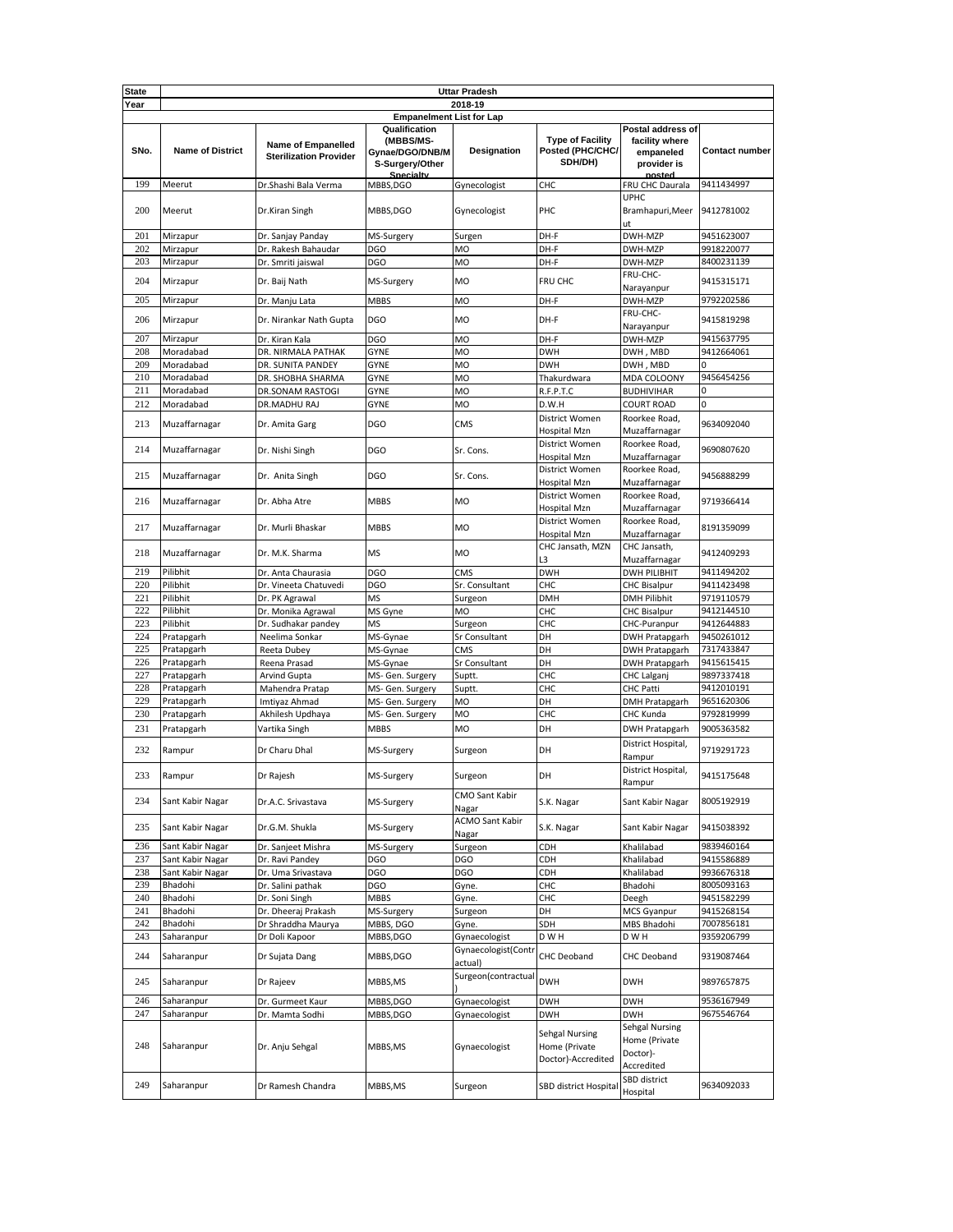| <b>State</b> | <b>Uttar Pradesh</b>            |                                                            |                                                                               |                          |                                                        |                                                                           |                       |  |  |
|--------------|---------------------------------|------------------------------------------------------------|-------------------------------------------------------------------------------|--------------------------|--------------------------------------------------------|---------------------------------------------------------------------------|-----------------------|--|--|
| Year         | 2018-19                         |                                                            |                                                                               |                          |                                                        |                                                                           |                       |  |  |
|              | <b>Empanelment List for Lap</b> |                                                            |                                                                               |                          |                                                        |                                                                           |                       |  |  |
| SNo.         | <b>Name of District</b>         | <b>Name of Empanelled</b><br><b>Sterilization Provider</b> | Qualification<br>(MBBS/MS-<br>Gynae/DGO/DNB/M<br>S-Surgery/Other<br>Snecialty | Designation              | <b>Type of Facility</b><br>Posted (PHC/CHC/<br>SDH/DH) | Postal address of<br>facility where<br>empaneled<br>provider is<br>nosted | <b>Contact number</b> |  |  |
| 250          | Sambhal                         | Dr Ranjna Singh                                            | <b>DGO</b>                                                                    | Gynacologist             | <b>DCH</b>                                             | <b>DCH Sambhal</b>                                                        | 9412449472            |  |  |
| 251          | Shahjahanpur                    | Dr. Mahendra Kumar                                         | <b>MS</b>                                                                     | Surgon                   | DH                                                     | DH-Shahjahanpur                                                           | 9415051347            |  |  |
| 252          | Shahjahanpur                    | Dr-Seema Singh                                             | <b>DGO</b>                                                                    | <b>MO</b>                | <b>DWH</b>                                             | DWh-<br>Shahjahanpur                                                      | 9457281898            |  |  |
| 253          | Shahjahanpur                    | Dr-Ritu Rastogi                                            | <b>DGO</b>                                                                    | <b>MO</b>                | <b>DWH</b>                                             | DWh-<br>Shahjahanpur                                                      | 9411026527            |  |  |
| 254          | Sitapur                         | Surendra Shahi                                             | <b>MS Surgery</b>                                                             | ACMO                     | CMO Office                                             | CMO Office                                                                | 9792099990            |  |  |
| 255          | Sitapur                         | Rajiv Dewedi                                               | DGO                                                                           | ACMO                     | CMO Office                                             | CMO Office                                                                | 9807452133            |  |  |
| 256          | Sitapur                         | Sushma Karanwal                                            | MS-Gyne                                                                       | CMS                      | <b>District Female</b><br>Hospital                     | <b>DWH</b>                                                                | 8004942012            |  |  |
| 257          | Sitapur                         | Sunita Kashyap                                             | <b>DGO</b>                                                                    | MO                       | <b>District Female</b><br>Hospital                     | <b>DWH</b>                                                                | 8004942016            |  |  |
| 258          | Sitapur                         | Kamlesh Kumari                                             | MBBS, EMOC                                                                    | <b>MO</b>                | <b>District Female</b><br>Hospital                     | <b>DWH</b>                                                                | 8004942004            |  |  |
| 259          | Sitapur                         | Khursheed Zaidi                                            | <b>DGO</b>                                                                    | MO                       | <b>District Female</b><br>Hospital                     | <b>DWH</b>                                                                | 9335887723            |  |  |
| 260          | Sitapur                         | Juberia Hasnat                                             | <b>DGO</b>                                                                    | <b>MO</b>                | <b>District Female</b><br>Hospital                     | <b>DWH</b>                                                                | 7668873785            |  |  |
| 261          | Sitapur                         | Tanjim Qamar                                               | <b>DGO</b>                                                                    | <b>MO</b>                | <b>District Female</b><br>Hospital                     | <b>DWH</b>                                                                | 8004942010            |  |  |
| 262          | Sitapur                         | Amita Tripathi                                             | MS-Gyne                                                                       | MO                       | FRU CHC                                                | Sidhauli CHC                                                              | 8009692114            |  |  |
| 263          | Sitapur                         | Priyanka Pandey                                            | MS-Gyne                                                                       | MO                       | Non FRU CHC                                            | <b>Biswan CHC</b>                                                         | 9630239427            |  |  |
| 264          | unnao                           | Dr.Anju Dwicedi                                            | <b>DGO</b>                                                                    | CMS-Female               | <b>DWH</b>                                             | Uma Shanker Dixit<br><b>District Female</b><br>Hospital Unnao             | 9451293910            |  |  |
| 265          | unnao                           | Dr Rani Bala                                               | MS-Surgery                                                                    | Senior Consultant        | <b>DWH</b>                                             | Uma Shanker Dixit<br><b>District Female</b><br>Hospital Unnao             | 9415042627            |  |  |
| 266          | unnao                           | Dr Sanju Agarwal                                           | <b>DGO</b>                                                                    | Senior Consultant        | <b>DWH</b>                                             | Uma Shanker Dixit<br><b>District Female</b><br>Hospital Unnao             | 9415125848            |  |  |
| 267          | unnao                           | Dr.Ram Pati Devi                                           | <b>DGO</b>                                                                    | Senior Consultant        | <b>DWH</b>                                             | Uma Shanker Dixit<br><b>District Female</b><br>Hospital Unnao             | 9450771742            |  |  |
| 268          | unnao                           | Dr.Alka Shukla                                             | <b>DGO</b>                                                                    | Senior Consultant        | <b>DWH</b>                                             | Uma Shanker Dixit<br><b>District Female</b><br>Hospital Unnao             | 9452963392            |  |  |
| 269          | unnao                           | Dr.Archana Varma                                           | <b>DGO</b>                                                                    | Senior Consultant        | <b>DWH</b>                                             | Uma Shanker Dixit<br>District Female<br>Hospital Unnao                    | 9453701821            |  |  |
| 270          | unnao                           | Dr.Veena Kumari                                            | <b>DGO</b>                                                                    | Senior Consultant        | <b>DWH</b>                                             | Uma Shanker Dixit<br><b>District Female</b><br>Hospital Unnao             | 9450792620            |  |  |
| 271          | unnao                           | Dr Akhilesh Vikkram                                        | MS-Surgery                                                                    | Medical<br>Suprientedent | CHC Nawabganj                                          | CHC<br>Nawabganj, Unnao                                                   | 9451161035            |  |  |
| 272          | unnao                           | Dr.Sanjay Varma                                            | MS-Surgery                                                                    | Senior Surgeon           | <b>DMH</b>                                             | Uma Shanker Dixit<br><b>District Male</b><br>Hospital Unnao               | 9415725337            |  |  |
| 273          | unnao                           | Dr.Geeta Agarwal                                           | <b>DGO</b>                                                                    | Senior Consultant        | <b>DWH</b>                                             | Uma Shanker Dixit<br><b>District Male</b><br>Hospital Unnao               | 9235880233            |  |  |
| 274          | varanasi                        | Dr. Sarika Rai                                             | MBBS, DGO                                                                     | MO                       | Non FRU CHC                                            | MH Durgakund                                                              | 9839310989            |  |  |
| 275          | varanasi                        | Dr. Manjula Singh                                          | MBBS, DGO                                                                     | MO                       | DH                                                     | <b>DWH</b>                                                                | 8808053035            |  |  |
| 276          | varanasi                        | Dr. Krishna Yadav                                          | MBBS, DGO                                                                     | MO                       | DH                                                     | <b>DWH</b>                                                                | 8808053037            |  |  |
| 277          | varanasi                        | Dr. Kiran Jaiswal                                          | MBBS, DGO                                                                     | MO                       | FRU CHC                                                | CHC Cholapur                                                              | 7499064628            |  |  |
| 278          | varanasi                        | Dr. Anamica Singh                                          | MBBS, MD                                                                      | MO                       | FRU CHC                                                | CHC Araji Line                                                            | 9532830867            |  |  |
| 279          | varanasi                        | Dr. Prabhu Dayal Gupta                                     | MBBS, MS                                                                      | MO                       | DH                                                     | <b>DWH</b>                                                                | 9839881866            |  |  |
| 280          | varanasi                        | Dr. Manju Singh                                            | MBBS, DGO                                                                     | MO                       | DH                                                     | <b>DWH</b>                                                                | 8808053035            |  |  |
| 281          | varanasi                        | Dr. Manju Bala                                             | MBBS, DGO                                                                     | MO                       | Non FRU CHC                                            | PPC Durgakund                                                             | 705284333             |  |  |
| 282          | varanasi                        | Dr. joyti Thakur                                           | <b>MBBS</b>                                                                   | MO                       | DH                                                     | L.B.S Varanasi                                                            |                       |  |  |